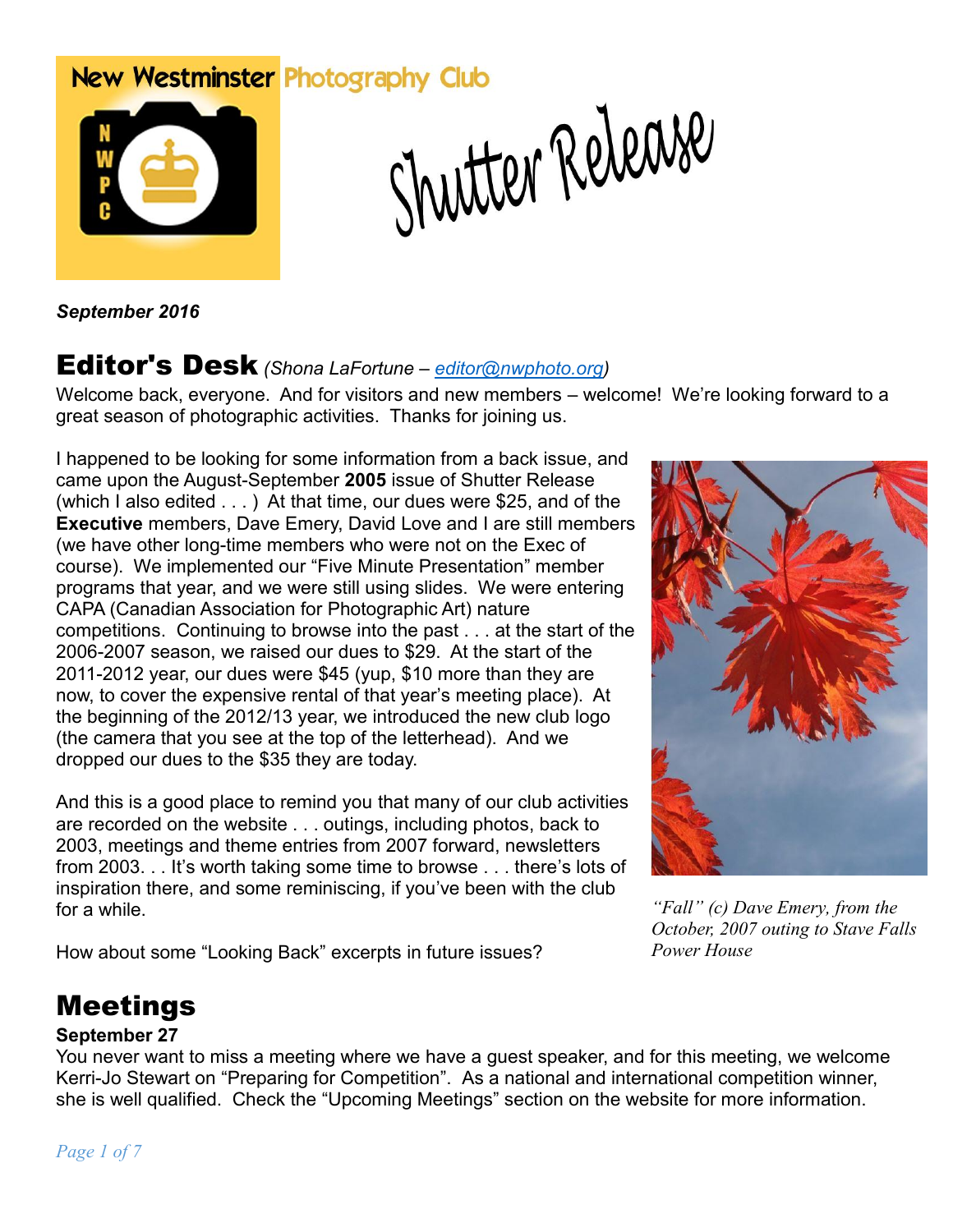#### **Meetings, cont'd . . .**

#### **October 4**

A packed agenda you won't want to miss – our first digital in-house competition with a theme "My Recent Work". With feedback from the members, it's an excellent opportunity to practice in the field of photographic competition. Of course you will have all those tips from Kerri-Jo, from the previous meeting, to use as guidelines for your entries. Have fun and good luck! Sizing and file naming requirements, as well as the drop-box link for your entries, are on the website in the Activities/Upcoming Meetings section.

And that's not all! – we'll be launching our  $3<sup>rd</sup>$  Annual Editing Challenge, where you select from some pre-selected, "not-so-wonderful shots", and edit them in any way you like. Results will be revealed on November 22. For those who might have to miss this meeting, details will also be sent by email.

### **Outings** [\(outings@nwphoto.org\)](mailto:outings@nwphoto.org)

Join us on the afternoon of **September 17** at **Lighthouse Park** in West Vancouver, to catch that lovely light (or maybe misty light, depending on weather) and the many interesting subjects on the rocky seashore. And for those who haven't been there, yes there's a lighthouse (close to the parking lot but a steep climb back up), as well as first-growth Douglas Fir, views from the various points, and lots of interesting shoreline. We may meet beforehand or afterwards at Trolls in Horseshoe Bay. Meeting time is no later than 3:45 so we can start our walk at 4:00. Please RSVP [outings@nwphoto.org,](mailto:outings@nwphoto.org) if you plan to attend, so we can arrange carpooling and reservations. The website has driving and transit instructions, as well as information about the park.

On **October 8** we're taking in the Fort Langley Cranberry Festival as well as the sights in this picturesque village. Meeting time is 11:00 AM at the entrance to Fort Langley. Again, please RSVP Nathan at [outings@nwphoto.org](mailto:outings@nwphoto.org) so we know how many plan to attend.

### Themes [\(themes@nwphoto.org\)](mailto:themes@nwphoto.org)

*One of these is not like the others . . .*  Welcome to the latest theme **"Out of place"**  where you can search and photograph (or stage!) something that is out of place or that doesn't belong. This theme started September 1 and **closes** on October 16. Think that's lots of time? - remember, you have to hunt for this one. Should be fun.

Still open, but **closing on September 18** is the lovely theme **"Cloud(s)".** So many options . . . what seems like a simple theme turns into quite a challenge.

*For all themes, be sure to read the statement before submitting your entries. Don't just go by the theme title.*



*Coast moon (c) Bruce Fairman, one of the great entries for the "Monochromaia" theme.*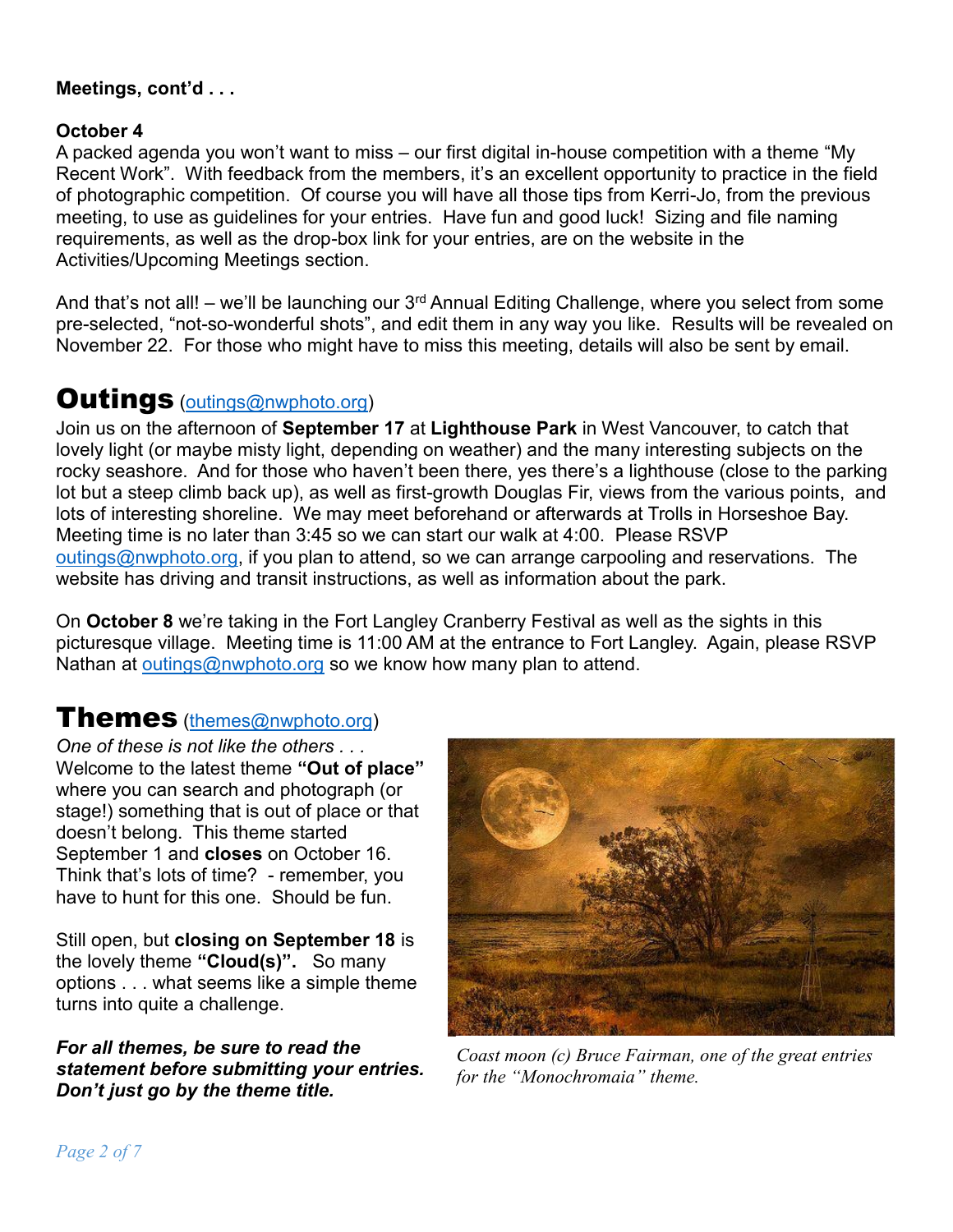# Theme results

Here are the top 10 results for the themes that closed during the summer (cont'd next page): **Monochromania**

| <b>Artist</b> | <b>Title</b>                  | Rank                                                             |
|---------------|-------------------------------|------------------------------------------------------------------|
| Nancy         | Serpentine                    | $1st$ (37 pts)                                                   |
| Tim           | <b>Blue Clusters</b>          | 2 <sub>nd</sub><br>$(33 \text{ pts})$                            |
| Shona         | Misty moon                    | $3^{\mathsf{rd}}$<br>$(26$ pts)                                  |
| Bill          | downtown water                | $4th$ , 5 <sup>th</sup> (tie)                                    |
| <b>Bruce</b>  | Coast moon                    | $4th$ , 5 <sup>th</sup> (tie)                                    |
| Milada        | The waves                     | 6 <sup>th</sup>                                                  |
| David P.      | <b>Metropolis</b>             | $7th$ , $8th$ ,<br>9 <sup>th</sup><br>(tie)                      |
| <b>Brenda</b> | Crystals of the Abyss         | 7 <sup>th</sup> , 8 <sup>th</sup> ,<br>.9 <sup>th</sup><br>(tie) |
| Tim           | overdue bathroom renovation   | $7th$ , $8th$ , $9th$<br>(tie)                                   |
| Alberto       | Monochromania1                | $10^{\text{th}}$ (tie)                                           |
| Shona         | Whole lotta pink              | $10th$ (tie)                                                     |
| <b>Brenda</b> | <b>Brown Is The New Black</b> | $10^{\text{th}}$<br>(tie)                                        |

#### **Glass**

| <b>Artist</b> | <b>Title</b>                  | Rank                                               |
|---------------|-------------------------------|----------------------------------------------------|
| Nancy         | Fire in Murano                | 1st (35 pts)                                       |
| Garfield      | Pickled                       | $2nd$ (27 pts)                                     |
| Karen         | Bottles, Top and Bottom       | $3rd$ (22 pts)                                     |
| David P.      | <b>Windows</b>                | $4^{th}$ , $5^{th}$ (tie)                          |
| Tim           | <b>Tower of Glass</b>         | $4^{th}$ , $5^{th}$ (tie)                          |
| Nancy         | <b>Venetian Glow</b>          | $\overline{6^{th}$ , $7^{th}$ (tie)                |
| Nancy         | Lit from Within               | $\overline{6}^{\text{th}}$ , $7^{\text{th}}$ (tie) |
| Garfield      | <b>Harmony with Glass</b>     | 8 <sup>th</sup>                                    |
| Tim           | "Glass" Bubbles               | <b>gth</b>                                         |
| Glenn         | Three Ink Wells from the Past | 10 <sup>th</sup>                                   |



*Windows (c) David P., from the "Glass" theme*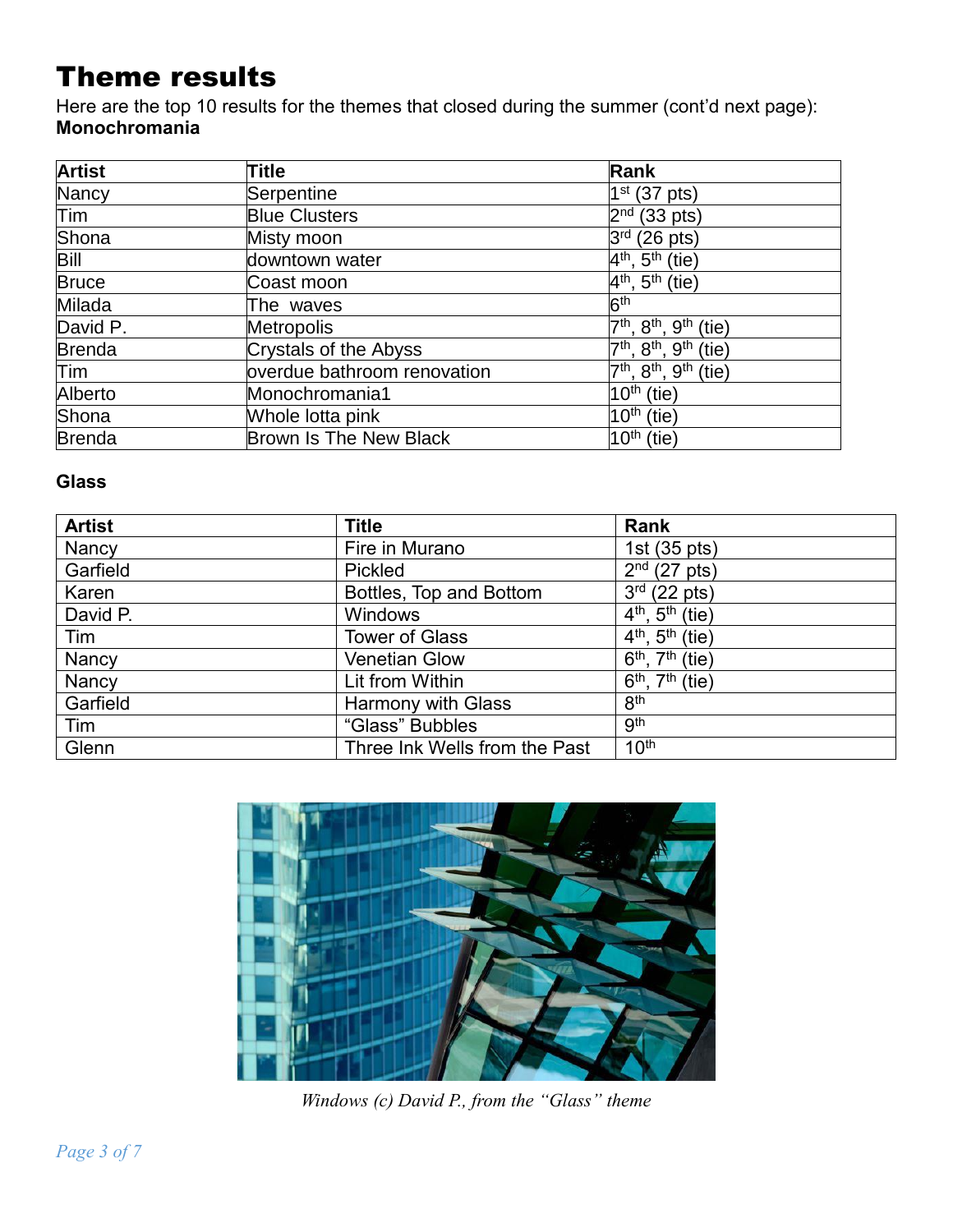**Metal**

| <b>Artist</b> | <b>Title</b>                          | Rank                                                                                                              |
|---------------|---------------------------------------|-------------------------------------------------------------------------------------------------------------------|
| Christina O   | Coppery                               | $1st$ (tie) 27 pts                                                                                                |
| Glenn         | <b>Hull Textures Swiftsure Prince</b> | $1st$ (tie) 27 pts                                                                                                |
| <b>Bruce</b>  | Architecture as Art, Art as           | $2nd$ 15 pts                                                                                                      |
|               | Architecture                          |                                                                                                                   |
| <b>Bruce</b>  | Patullo                               | $3rd$ (tie)                                                                                                       |
| <b>Bruce</b>  | All Aboard                            | $3rd$ (tie)                                                                                                       |
| Christina     | Open the hatch                        | $\overline{4^{th}}$ , $\overline{5^{th}}$ , $\overline{6^{th}}$ , $\overline{7^{th}}$ , $\overline{8^{th}}$ (tie) |
| Nancy         | <b>Ancient Plumbing</b>               | 4 <sup>th</sup> , 5 <sup>th</sup> , 6 <sup>th</sup> , 7 <sup>th</sup> , 8 <sup>th</sup> (tie)                     |
| <b>Ben</b>    | Gold - Fire Assay                     | $\overline{4^{th}}$ , 5 <sup>th</sup> , 6 <sup>th</sup> , 7 <sup>th</sup> , 8 <sup>th</sup> (tie)                 |
| <b>Brenda</b> | <b>Rusty Rings</b>                    | 4 <sup>th</sup> , 5 <sup>th</sup> , 6 <sup>th</sup> , 7 <sup>th</sup> , 8 <sup>th</sup> (tie)                     |
| Tim           | <b>Brewery Manhole Door</b>           | $\overline{4^{th}}$ , 5 <sup>th</sup> , 6 <sup>th</sup> , 7 <sup>th</sup> , 8 <sup>th</sup> (tie)                 |
| Nancy         | <b>Colourful Rolling Stock</b>        | gth                                                                                                               |
| David P.      | Hot metal                             | $\overline{10}$ <sup>th</sup> (tie)                                                                               |
| David P.      | Autopsy tables at the old             |                                                                                                                   |
|               | morgue                                | $10th$ (tie)                                                                                                      |

## Photocache Outing (Report)

We had a great turnout for the last summer outing, including several visitors.

Armed with GPS devices, we were sent out with some clues (to narrow the search in case the GPS signals weren't totally accurate) to a series of locations. At each spot, we could photograph what we liked (and those variances in what and how we all see and shoot made the results most interesting).

Do check out the Outings Gallery for some results. It was a gorgeous sunny day. Some visitors without GPS managed to find most of the spots just using the clues – impressive! This is the  $2<sup>nd</sup>$  year for this fun challenge.

*Best view point, (c) Milada D.*

Extra special thanks to Derek, who did the scouting, clues, technical work and those awesome little books (see pocketmod.com if you'd like to make your own) we could tuck into our bags. I don't need to remind you that our Outings are an amazing way to increase and vary your photographic repertoire (from styles to stock) and a perfect

way to get to know some of your fellow members as well.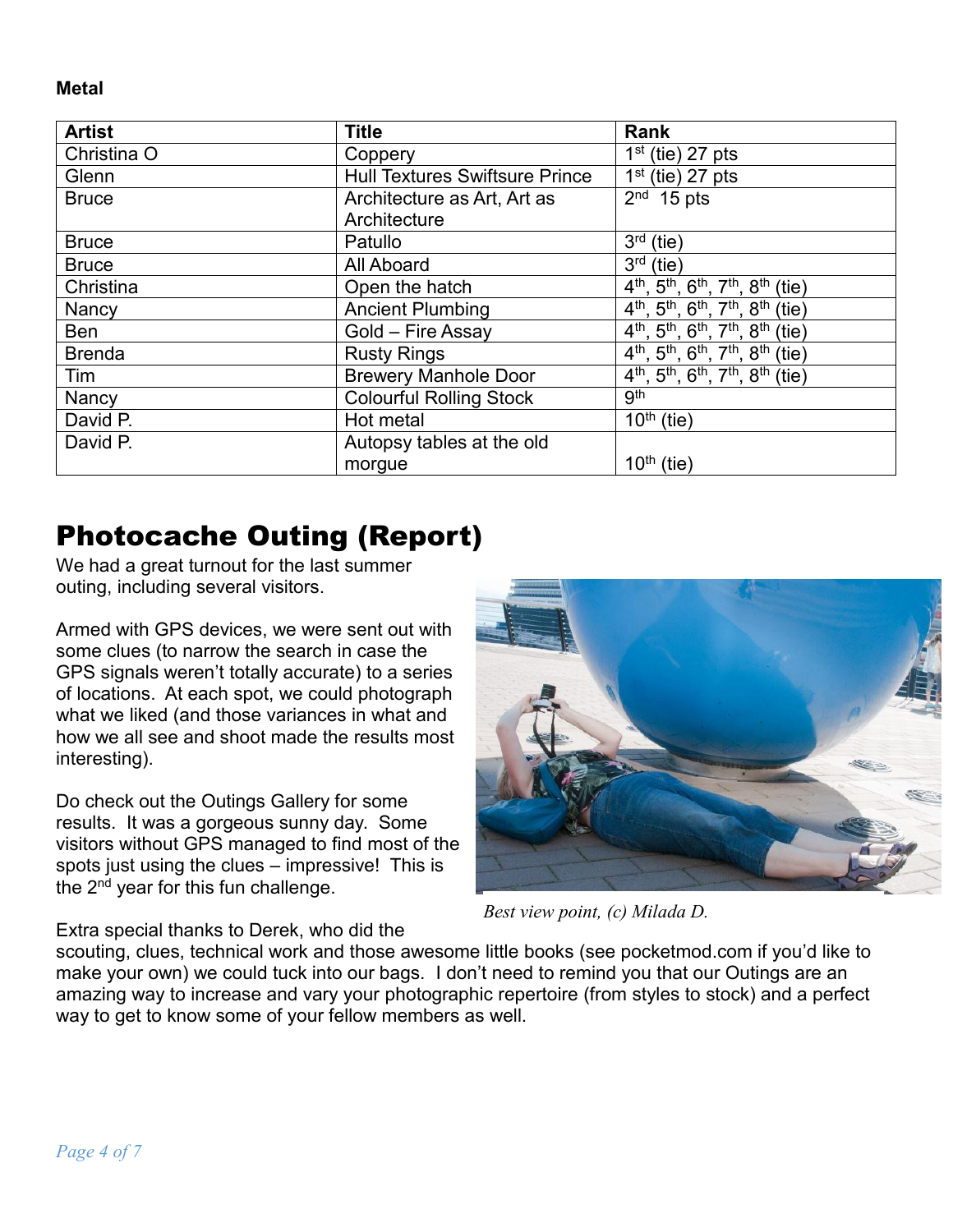# Good Read

Most of you (except perhaps some of our newer members) know that our club is a member of the Canadian Association for Photographic Art (CAPA). CAPA is divided into "Zones", and we are part of Pacific Zone. Each zone has an independent board and administers its own finances, activities, etc. Pacific Zone puts out a quarterly newsletter, although I think it's closer to a magazine than a newsletter. It contains announcements of local CAPA events (note that some are for individual CAPA members only) and some very good articles. And you don't have to be an individual member to read it. Current and back issues are available on the CAPA Pacific Zone website here: <http://capapac.org/pzn.htm>

## Is it Finished?

Artists, particularly those working in traditional media such as paints, sometimes have a difficult time deciding when a piece is done, adding one more little bit of colour here, and adjusting a shadow there . . . I have started a piece with a few lines and, when I started to fill in details, realized that the power was all in the lines and now it's lost. Yup, that "simplicity" word again. Starting with a few lines in a painting, you have to decide where to stop. In photography, you have the potential to start with a lot of detail and work down to the "essence" or message. Simplifying this way often results in a powerful photograph. On the other hand, there are powerful images that look "busy" but that is the message in itself. Another box to open is digital manipulation. This is also an arena where often "less is more". Cranking that digital "filter" up to 100% creates some weird effects, but that only works if the weird effect says something other than "I have a new toy" to the viewer. If everyone knows what technique you used, it's maybe too much. If the reaction is about the technique ("How was that done?") rather than the message ("That really says "stormy" to me) then it's maybe too much.

Ultimately, we are the artists and we can stop when we want. But a very effective way to gauge whether our message is being received is to test it out on our peers.

"Member sharing" evenings are a good opportunity to ask for feedback and opinions "Hi everyone – I brought out the orange on this boat but now I'm wondering if it's become too much about the colour and not enough about the mood and texture. What do you think?" Or "Is this too crazy?" and so on.

On our competition nights (projection (which we call "digital") and print), your work is evaluated before you have an opportunity to explain anything. That is also a good test for whether your message is getting through to your audience, and just great practice overall.

Don't forget the "themes" for an opportunity to practice your work. If you are competitive, upload one or two of your best shots that you think also represent the theme, but if you are curious, make one or two of your entries something that you are experimenting with, and see what people think.

Finally, if you are looking for feedback, you can post images to your own galleries on our site and then request a comment. These images, from whatever gallery you post them into, will show up under Photos/R.F.C. (Requests for Comment). Logged in members can comment. Don't get discouraged if comments are slow to come in; new website features sometimes take a while to catch on.

And, as we've stated before, **you** are the final **"judge",** so consider others' comments carefully before you change anything in your photos, especially anything that you really like.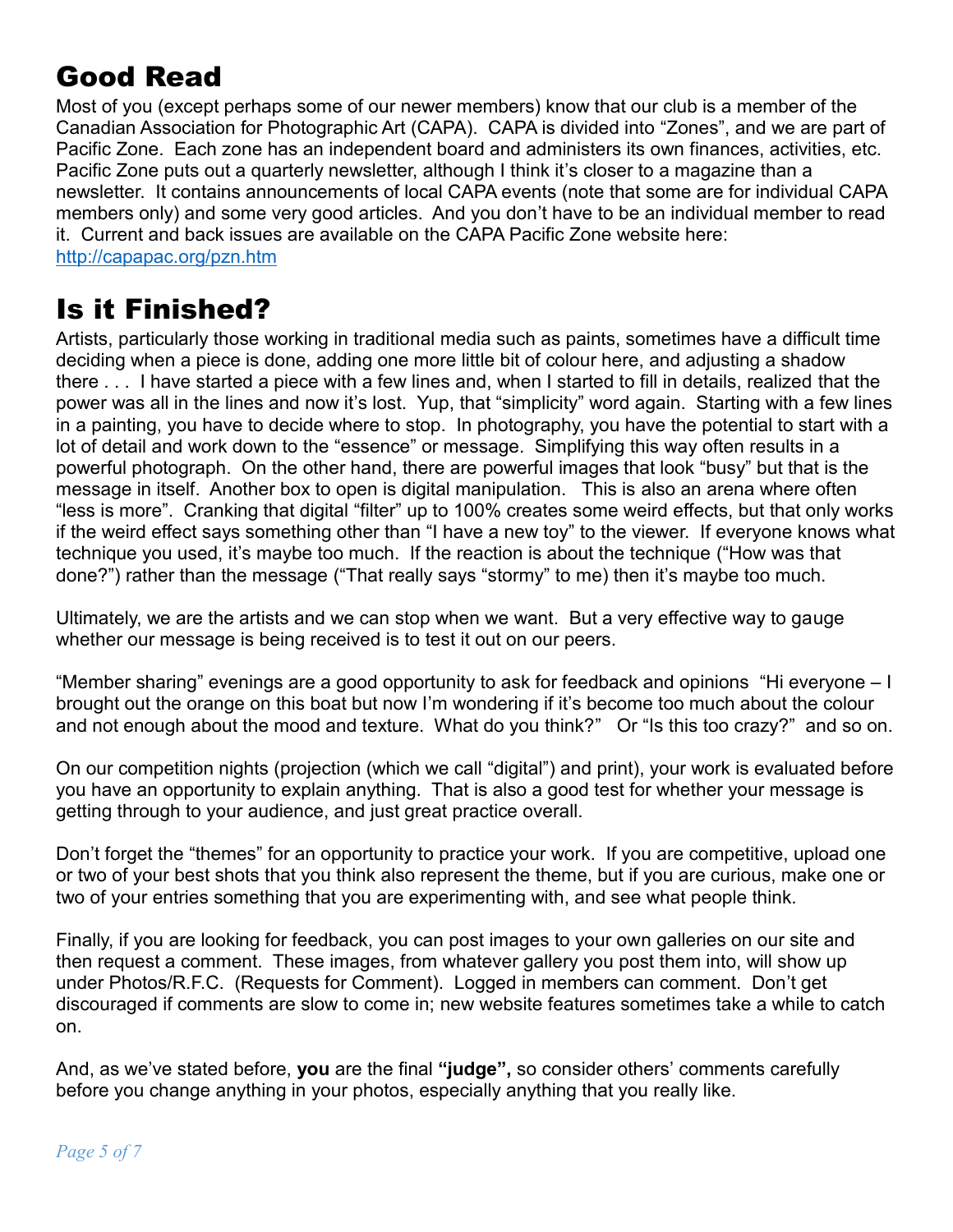# New Features?

There were some good suggestions from the year end survey. For those who offered to write articles**don't wait to be asked** (oh yeah, since the surveys were anonymous I can't ask you individually anyway) so just send away. [editor@nwphoto.org](mailto:editor@nwphoto.org) Word, text, open office . . . anything but pdf which I can read but not edit. Review a store or a digital "filter", a book or magazine, send a "how-to"; all welcome!

Someone suggested a "**For Sale or Wanted"** column. Not a bad idea, although if you have items for sale, you might also bring a sheet or announce them at the meeting. They might go that night! But by all means, send me something and I'll publish. Issues are (more or less) monthly, usually shortly after the first meeting.

#### Deadlines **(oh yes, do write these down)**

**September 18** is the closing date for the online Theme "Cloud(s)". **September 25** is the last day to **vote** and **comment** on "Cloud(s)" **October 1**, at 11 PM is the last chance to submit images for the October 4 in-house digital competition.

**October 16** is the closing date for the theme "Out of Place".

## Events and Photo Ops

**September 10**: Langley Good Times Cruise-in, a huge show & shine in downtown Langley from 8-4. All proceeds go to charity. Free parking at Kwantlen (hwy 10 and Glover) with a shuttle (\$2). Endless opportunities for classic and classy vehicle photos, and people shots.

**September 17** – Afternoon club outing to Lighthouse Park in West Vancouver.

**October 8** (Thanksgiving weekend) club outing to the Fort Langley Cranberry Festival.

October 22: The 39<sup>th</sup> annual APAC (Abbotsford Photo Arts Club) Seminar, with Darwin Wiggett and Samantha Chrysanthou presenting "The Visionary Photographer", "a full-day seminar on photographic creativity and artistic discovery". At the Michael J. Fox Theatre, \$105 in advance or \$120 at the door. <http://www.apac.bc.ca/Seminar%202016/Index.html>

**November 12:** The Pacific Digital Photography Club presents their annual **Photomotion** (a juried selection of slide shows set to music) at the Inlet Theatre, 100 Newport Drive, Port Moody. Matinee at 2:00 and an evening show at 7:00. Tickets \$15 from [www.pdpc.ca](http://www.pdpc.ca/) or Elfi 604-929-7860.